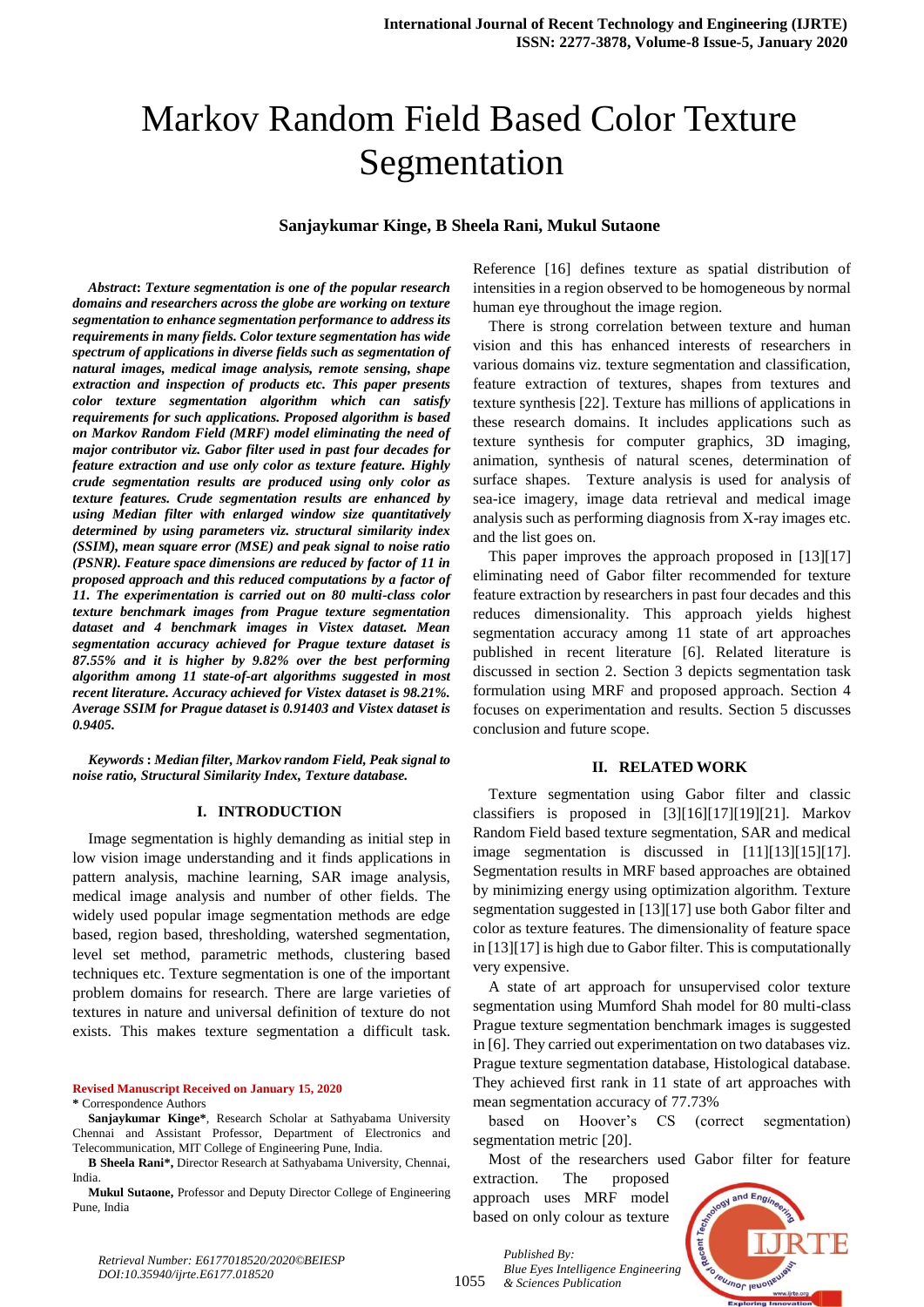feature and eliminates the need of Gabor filter. Highly crude segmentation results are obtained using only colour as texture feature. Crude segmentation results are improved by using Median filter with enlarged window size quantitatively determined by segmentation performance parameters viz. structural similarity index (SSIM), mean square error (MSE) and peak signal to noise ratio (PSNR). These quantitative parameters are old [14] but they are used for performance evaluation in most recent literature [1][2][4][5]. Therefore, they are used in proposed approach. The dimensionality of feature space is reduced from 33 to 3 for image size of 512 x 512. The segmentation accuracy achieved is 87.55% using Hoover's segmentation metric correct segmentation (CS) [20] and it is higher by 9.82% than best performing approach in 11 state of art methods published in recent literature [6].

# **III. PROPOSED COLOR TEXTURE SEGMENTATION APPROACH**

The visual analysis of 80 multi-class texture benchmark images from Prague texture database [12] indicates that if color is used to discriminate the boundaries of texture segments boundaries can be detected nicely for most of the benchmark images. Therefore, color is used as feature in proposed approach. The determination of color distance in RGB tristimulus color space is complex. If the RGB color space is transformed to CIE-Luv color space, it becomes Euclidean color space with uniform spacing of colour [17].

This CIE-Luv colour space is used to discriminate boundaries between texture segments. The segmentation task is formulated in the form of energy function based on colour features and labelling information as depicted in [15]. The segmentation is performed by minimizing energy using simulated annealing. The segmentation results obtained contains dots and very small islands relative to size 512 by 512 of benchmark image as shown in image located in first row and third column of Fig. 1. It is concluded from exhaustive analysis of crude segmentation results of all benchmark images that segmentation results can be enhanced by applying Median filter of variable window size.

Window size of Median filter is different for every benchmark image due to variation in island size in segmented result. Window size is quantitatively determined by one of the parameters viz. SSIM, MSE and PSNR. Each of these parameters is measure of similarity between ground truth and segmentation result. MSE and PSNR have limitations and they are eliminated by structural similarity index. SSIM is quantitative measure developed based on human visual system [14]. It takes into consideration the structural similarity between ground truth image and segmented image including edge information. Literature recommends window size of 3 x 3, 5 x 5 and 7 x 7 for Median filter to remove impulse noise [1][2][4][5], however Fig. 1 indicates that best results are obtained for window size of 23 x 23 with negligible degradation in boundaries with SSIM  $= 0.9782$ , MSE  $=$ 0.0314,  $PSNR = 30.583$ . Enlarged window size is required for all benchmark images of Prague dataset.



**Fig. 1 Segmentation results using Median filter with variable window size quantitatively determined by SSIM, MSE and PSN**

Note<sup>d</sup>: Number in parentheses indicate segmentation accuracy and m, n indicate window size of Median filter.

The task performed by Gabor filter in segmentation process in [13][17] is achieved by applying Median filter with enlarged window size. This reduces dimensionality of feature vectors from 33 to 3 for image size of 512 x 512 yielding gain in computations and segmentation accuracy.

To make the algorithmic steps comprehensive we denote number of rows of Median filter by m and columns by n and provide relevant comment for a step if required. The proposed segmentation approach consists of four steps.

1. Perform RGB to CIE-Luv color space transformation. Comment: Refer [17] for more details.

- 2. Initialize the segmentation output based on Luv color features
- 3. Apply Simulated annealing to minimize energy to get crude segmentation results. Comment: Refer [18][24] for more details
- 4. Apply Median filter with variable window size on segmentation output obtained in step 3 to get refined segmentation output.

Window size of Median filter is determined based on segmentation

*Blue Eyes Intelligence Engineering* 

*Published By:*

*& Sciences Publication* 

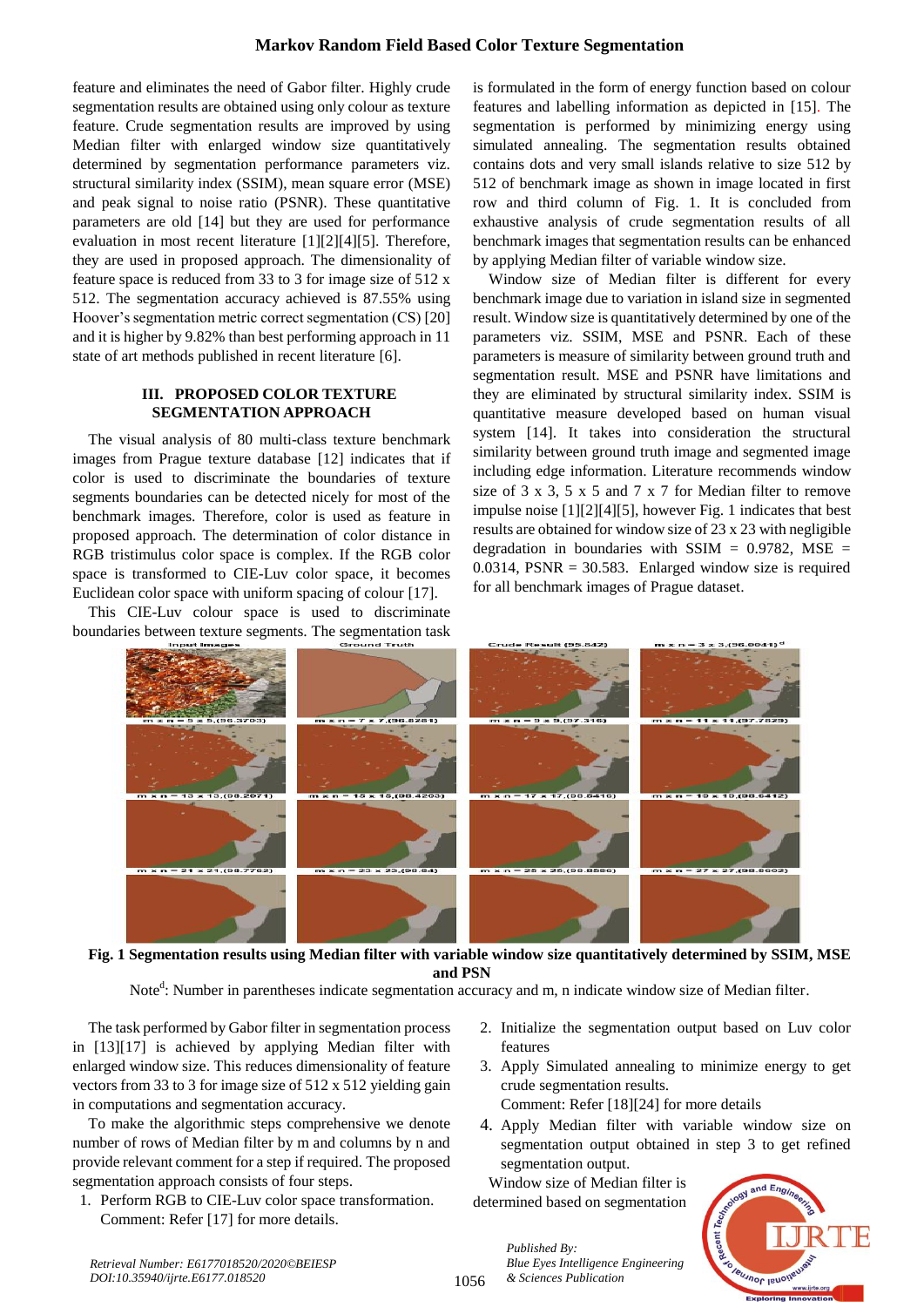performance parameters viz. SSIM, MSE and PSNR. The steps of algorithm used for determining window size of Median filter are given below.

|                                    | Table- I: Segmentation performance with quantitative |
|------------------------------------|------------------------------------------------------|
| parameters viz. SSIM, MSE and PSNR |                                                      |

| Window<br>size                              | <b>SSIM</b>  | <b>MSE</b>                             | <b>PSNR</b>   | Segmentat<br>ion Accuracy |  |  |  |
|---------------------------------------------|--------------|----------------------------------------|---------------|---------------------------|--|--|--|
| $3 \times 3$                                | 0.90302<br>3 | 0.14897<br>5                           | 23.83189<br>7 | 96.004105                 |  |  |  |
| 5 x 5                                       | 0.91441<br>1 | 0.12957<br>1                           | 24.43795<br>8 | 96.370316                 |  |  |  |
| 7x7                                         | 0.93093<br>6 | 0.10494<br>6                           | 25.35336<br>1 | 96.828079                 |  |  |  |
| 9x9                                         | 0.94632<br>9 | 0.07950<br>1                           | 26.55927<br>7 | 97.315979                 |  |  |  |
| $11 \times 11$                              | 0.95778<br>0 | 0.06195<br>7                           | 27.64215<br>4 | 97.782898                 |  |  |  |
| 13 x 13                                     | 0.96839<br>8 | 0.04441<br>5                           | 29.08771<br>5 | 98.207092                 |  |  |  |
| 15 x 15                                     | 0.97278<br>9 | 0.03812<br>3                           | 29.75111<br>8 | 98.420334                 |  |  |  |
| 17 x 17                                     | 0.97486<br>5 | 0.03465<br>$\mathcal{D}_{\mathcal{L}}$ | 30.16569<br>1 | 98.541641                 |  |  |  |
| 19 x 19                                     | 0.97576<br>1 | 0.03260<br>3                           | 30.43044<br>7 | 98.641205                 |  |  |  |
| 21 x 21                                     | 0.97749<br>8 | 0.03178<br>$\mathcal{D}_{\mathcal{L}}$ | 30.54125<br>7 | 98.776245                 |  |  |  |
| $23 \times 23$                              | 0.97822<br>3 | 0.03147<br>4                           | 30.58355<br>1 | 98.839951                 |  |  |  |
| 25 x 25                                     | 0.97793<br>7 | 0.03400<br>3                           | 30.24779<br>1 | 98.858643                 |  |  |  |
| 27 x 27                                     | 0.97701<br>3 | 0.03672<br>4                           | 29.91347<br>6 | 98.860168                 |  |  |  |
| Optimum quantitative performance parameters |              |                                        |               |                           |  |  |  |
| Window<br>size                              | <b>SSIM</b>  | <b>MSE</b>                             | <b>PSNR</b>   | Maximum<br>Accuracy       |  |  |  |
| 23 x 23                                     | 0.97822<br>3 | 0.03147<br>$\overline{4}$              | 30.58355<br>1 | 98.839951                 |  |  |  |

1. Initialize window size of Median filter to  $m = 3$  and  $n = 3$ . Comment: Odd window size is used for better

performance.

2.Refine crude segmented image by applying Median filter on it with current window size.

Comment: Every pixel in crude image is visited in this step for Median filtering

- 3.Estimate SSIM, MSE and PSNR for current window size for whole image. Comment: These parameters are estimated using ground truth image and crude segmented image*.*
- 4.If segmentation performance parameters in step 3 improve, save improved parameters and increase window size by 2 *i.e.*  $m = m + 2$  *and*  $n = n + 2$ .
- 5. Go to step 2 and continue execution of step 2 through step 4 until performance parameters specified in step 3 ceases to improve.



## **Fig. 2(a) Graph of structural similarity index (SSIM) against segmentation accuracy with varying window size**

Note<sup>e</sup>: Window size of Median filter is not shown for few values of SSIM due to space constraint



# **Fig. 2(b) Graph of Mean Square Error (MSE) against segmentation accuracy with varying window size**

Note<sup>f</sup>: Window size of Median filter is not shown for few values of MSE due to space constraint



**Fig. 2(c) Graph of Peak Signal to Noise Ratio (PSNR) against segmentation accuracy with varying window size** Note<sup>g</sup>: Window size of Median filter is not shown for few

values of PSNR due to space constraint

Refined segmentation result is best for window size associated with optimal value of performance parameter. Performance parameters are estimated from ground truth and segmented image. Table-I indicates that optimum performance is achieved for window size of 23 x 23 with optimum values of SSIM, MSE and PSNR. Fig. 2(a) and Table-I indicates that SSIM reach very close to unity (0.978223) for window size of 23 x 23 indicating that segmentation result is close to ground truth. As indicated by

Fig. 2(b) and Table-I MSE reduces to minimum value of 0.031474 (close to zero) for window size of 23 x 23 and Fig. 2c and Table-I indicates that PSNR reach to maximum value of 30.583551 dB for window size of 23 x 23. The very small value of MSE and large value of PSNR associated with window size of 23 x 23 indicate that segmentation result approach very close to ground truth yielding highest accuracy of 98.889542%.

# **A.Formulation of Texture Segmentation Problem**

The segmentation problem is formulated in the form of energy function using MRF model developed based on

Bayesian frame work and Gibbs distribution [13][15][17] [18]. Total energy is sum of feature

*Published By:*



*Retrieval Number: E6177018520/2020©BEIESP DOI:10.35940/ijrte.E6177.018520*

1057 *Blue Eyes Intelligence Engineering & Sciences Publication*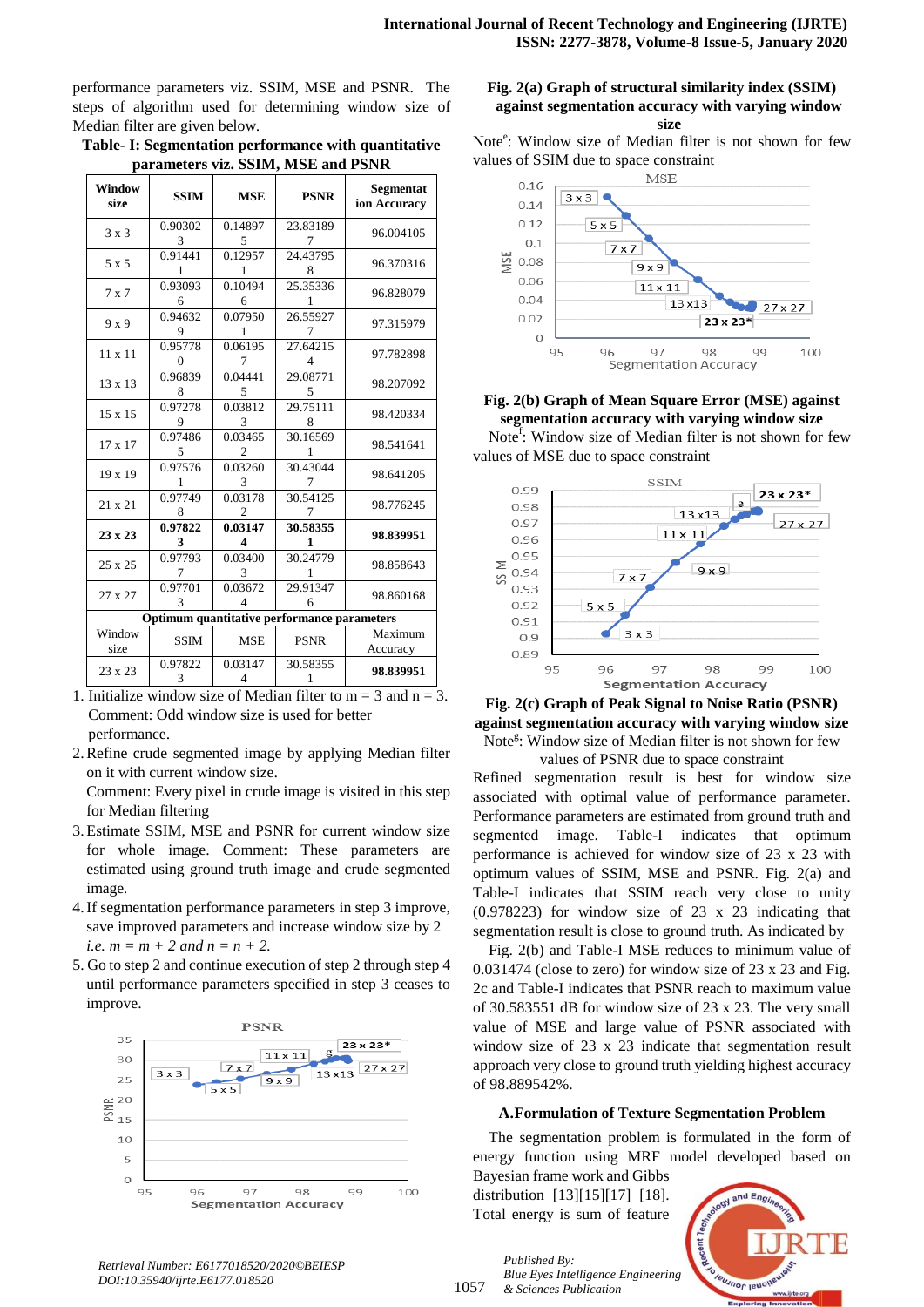energy and label energy [15]. Total energy is denoted by  $U(y_s, x_{st})$  in this paper. Total feature energy  $U_f$  is sum of  $U_{f1}$  and  $U_{f2}$ . The expressions for  $U_{f1}$  and  $U_{f2}$  are given in (2) and (3). Label energy  $U_1$  is given by (4). Hence expression for total energy is

$$
U(y_s, x_{st}) = U_f + U_l \tag{1}
$$

$$
U_{f1} = \sum_{s \in S} \{ ln(\sqrt{(2\pi)^k} |E_m|) \}
$$
(2)  

$$
U_{f2} = \sum_{s \in S} \left[ \frac{1}{s} (y_s^k - u_m^k) \sum_{m=1}^{s-1} (y_s^k - u_m^k)^T \right]
$$
(3)

$$
U_l = \left[ \beta \sum_{t \in N_v} \delta(x_s, x_t) \right]
$$
 (4)

$$
\delta(x_s, x_t) = 1 \quad \text{if} \quad x_s \neq x_t
$$
  

$$
\delta(x_s, x_t) = -1 \quad \text{if} \quad x_s = x_t
$$



**Fig. 3 Comparison of proposed algorithm with 4 top performing algorithms on six benchmark images<sup>h</sup> . Note:<sup>h</sup>tm2-2-2, tm3-1-1, tm5-1-1, tm10-1-2, tm12-2-2 and tm13-1-2 are names of images in Prague texture benchmark dataset.**

Here  $\delta$  is delta Kronecker function. K is length of feature vectors. K = 3 in this paper.  $y_s^k$  is feature vector associated with pixel s and  $k = 1,2,...,K$ ,  $u_m^k$  is vector of means associated with texture segment m and  $k = 1, 2, ..., K$ .  $x_s$  and  $x_t$ are labels of pixel s and t.  $N_s$  is neighborhood of pixel s in the image lattice S.  $\Sigma_m$  is covariance matrix of class m. β is constant set priori.

The energy  $U(y_s, x_{st})$  of whole image is minimized using simulated annealing with Gibbs sampler to get crude segmentation result. The MRF parameter viz. covariance matrix and mean for a region are estimated from input images by cropping a section of texture segment.

## **IV. EXPERIMENTATION AND RESULTS**

The proposed algorithm is evaluated on Prague texture segmentation benchmark images [12]. This benchmark set consists of 80 multi-class color texture images. Minimum number of texture classes in this benchmark set are 3 and maximum number of texture segments are 12 with arbitrary boundaries. The size of each image is 512 by 512. These images are generated from 10 categories of 114 textures in Prague Segmentation database. Performance of this algorithm is compared with 11 most recent algorithms in [6]. These algorithms include Martin Kiechle's algorithm, Priority Multi-Class Algorithm (PMCFA), Variational Multi-Phase Segmentation (PCA-MS), Factorization based Segmentation (FSEG), Texture Fragmentation and Regression (TFR), 3D Auto Regressive Model (AR3D), Regression based segmentation (RS), Gaussian MRF with Expectation Maximization (GMRF+EM), Texture Segmentation by Weighted Aggregation (SWA) and Texel based Segmentation (TS). The TS algorithm is evaluated on 10 texture images in the benchmark set and SWA, AR3D and GMRF+EM algorithms are evaluated on 20 images. The remaining all algorithms are evaluated on all 80 benchmark images.

Each value in Table-II indicates the mean of segmentation accuracy of eleven state of art algorithms [6] along with proposed algorithm and it indicates that proposed algorithm achieves first rank among all algorithms with mean accuracy of 87.55% for 80 multi-class texture images in Prague benchmark set. The segmentation accuracy is computed using Hoover's segmentation metric viz. CS (correct segmentation) [20]. The experimentation is carried out on Vision texture database 4 multi-class benchmark images in [13][17]. Each image is 128 x 128 size. Accuracy achieved is 98.21% with CS segmentation metric on these images.

Fig. 3 shows results obtained with proposed approach and other 4 top performing algorithms viz. Martin Kiechle's algorithm, PMA-FA, PCA-MS and FSEG on six benchmark images. Performance of proposed algorithm is superb compared to four top performing algorithms. The names of benchmark images are mentioned at the top of all six images in Fig. 3. SSIM is measure of similarity between ground truth and segmented result. Mean value of SSIM for each dataset is given in Table-II. The images for which segmentation results are not good, detailed justification is provided in next part of this section.

## **A. Result Analysis and Discussion**

The algorithm presented in this paper uses color as feature (CIE-Luv color space) for discriminating the different texture segments. As indicated in Fig. 3 there is intra-class color variation in some of the images viz. tm5-1-1, tm12-2-2 and tm13-1-2 due to which clear discrimination is not achieved. For example, in tm5-1-1 image right top texture segment



*Published By:*

*& Sciences Publication* 

*Blue Eyes Intelligence Engineering*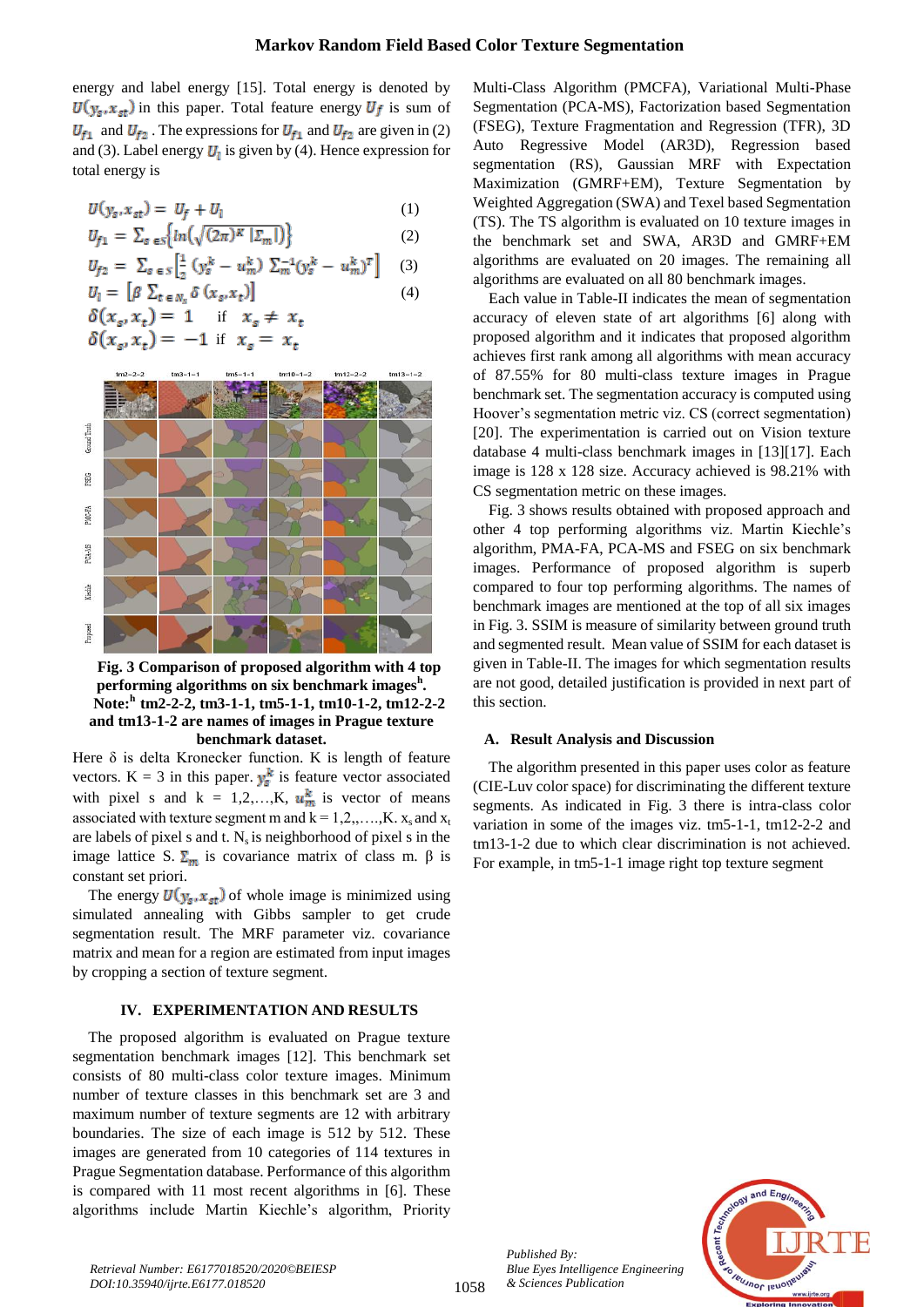| Results Comparisons with eleven state of art algorithms on Prague texture database |         |                                   |             |       |            |     |     |            |      |            |           |    |
|------------------------------------------------------------------------------------|---------|-----------------------------------|-------------|-------|------------|-----|-----|------------|------|------------|-----------|----|
| Metri                                                                              | Propose | Kiechl                            | <b>PMCF</b> | PCA-M | <b>FSE</b> | RS  | TF  | <b>TFR</b> | AR3  | <b>GMR</b> | <b>SW</b> |    |
| c                                                                                  |         | e                                 | А           | S     | G          |     | R   | $^{+}$     | D    | F          | A         | S  |
| CS.                                                                                | 87.55   | 77.73                             | 75.32       | 72.27 | 69.0       | 46. | 46. | 51.2       | 37.2 | 31.93      | 27.       | 59 |
|                                                                                    |         |                                   |             |       | ∍          | 02  | 13  |            | 4    |            | 04        |    |
| <b>SSI</b>                                                                         | 0.91403 | Not provided                      |             |       |            |     |     |            |      |            |           |    |
| M                                                                                  |         |                                   |             |       |            |     |     |            |      |            |           |    |
| Results comparison with Benchmark images of Vision texture database in [13, 17]    |         |                                   |             |       |            |     |     |            |      |            |           |    |
| Metri                                                                              | Propose | Four benchmark images in [13, 17] |             |       |            |     |     |            |      |            |           |    |
| c                                                                                  |         |                                   |             |       |            |     |     |            |      |            |           |    |
| <b>CS</b>                                                                          | 98.21   | 98.22                             |             |       |            |     |     |            |      |            |           |    |
| SSI<br>M                                                                           | 0.9405  | Not provided                      |             |       |            |     |     |            |      |            |           |    |

#### **Table-II: Quantitative segmentation results on benchmark texture images**

contains yellow, faint blue and violet color patches. Similarly, in tm12-2-2 image bottom right texture segment is dark green and right top segment is relatively faint green along with yellow flowers scattered in it. This has degraded segmentation performance. The two texture segments at the center of image tm10-1-2 has intra-class color variation and segmentation performance is degraded for them. Performance of the approach proposed here is very excellent for image containing uniform colored texture segments. It also works for highly complex textures.

#### **V. CONCLUSION AND FUTURE SCOPE**

Median filter with enlarged window size eliminates the need for Gabor filter used by researchers in past four decades for texture segmentation. This reduces the dimensionality of feature space effectively reducing computations in optimization process. Optimum window size is determined based on segmentation performance parameters viz. SSIM, MSE and PSNR. Proposed approach achieves higher segmentation accuracy over best performing approach by 9.82 % over best performing approach among 11 state-of-the-art algorithms published in recent research literature [6]. Segmentation accuracy achieved on Vision texture database is 98.21%. SSIM is measure of similarity between ground truth and segmented image and its value is very close to unity for both databases. This approach is simple alternative to replace Gabor filter with Median filter with enlarged window size for MRF based segmentation task. The nature inspired optimization algorithm [23] such as

flower pollination algorithm, bat algorithm, fire-fly algorithm, cuckoo search algorithm can be used instead of simulated annealing for optimization as future scope.

## **REFERENCES**

- 1. Reshmi R. Nair, E. David, Sivakumar Rajagopal, "A robust anisotropic diffusion filter with low arithmetic complexity for images", EURASIP Journal on Image and Video Processing, vol. 48, 2019, pp. 1-14.
- 2. Ali Awad," Denoising images corrupted with impulse, Gaussian, or a mixture of impulse and Gaussian noise" Engg., Science and Technology, an International Journal, 22, 2019, pp. 746-753.
- 3. Sanjaykumar Kinge, B. Sheela Rani, Mukul Sutaone, "A Multi-Class Fisher Linear Discriminant Approach for the Improvement in the Accuracy of Complex Texture Discrimination," Helix, vol. 9, Issue 4, Aug 2019, pp. 5108- 5121.
- 4. Xu Qin, Q. Zhang, D. Hu, J. Liu, "Removal of Salt and Pepper Noise in Corrupted Image Based on Multilevel Weighted Graphs and IGOWA Operator," Hindawi Mathematical problems in Engineering, vol 2018,

5. V. Singh, R. Dev, N. K. Dhar, P. Agrawal and N. K. Verma, "AdaptiveType-2 Fuzzy Approach for Filtering Salt and Pepper Noise in Grayscale Images," IEEE Transactions on Fuzzy Systems, vol. 26, Issue 5, 2018, pp. 3170-3176.

<https://doi.org/10.1155/2018/7975248>

article ID 7975248, 2018, 11 pages.

- 6. M. Kiechle, M. Storath, A. Weinmann, M. Kleinsteuber, "Model-based learning of local image features for unsupervised texture segmentation," IEEE Transactions on Image Processing, vol. 27, Issue 4, April 2018, pp. 1994-2007.
- 7. M. Pereyra and S. McLaughlin, "Fast Unsupervised Bayesian Image Segmentation with Adaptive Spatial Regularisation," IEEE Trans. on Image processing, vol. 30, Issue 6, June 2017, pp. 2577- 2587.
- 8. A. Roy and R. H. Laskar, "Non-casual linear prediction based adaptive filter for removal of high-density impulse noise from color images," AE¨U - International Journal of Electronics and Communications, vol. 72, 2017, pp. 114–124.
- 9. Xin-She Yang, "Nature-Inspired Optimization Algorithms," First Edition Elsevier, 2014, pp. 23-38.
- 10. Shahera Hossain, Seiichi Serikawa, "Texture databases A comprehensive survey," Pattern Recognition Letters, vol. 34, 2013, pp. 2007-2022.
- 11. A. K. Qin and D. A. Clausi, "Multivariate image segmentation using semantic region growing with adaptive edge penalty," IEEE Trans. Image Process vol. 8, Issue 19, Aug. 2010, pp. 2157-2170.
- 12. M. Haindl, S. Mike, "Texture segmentation benchmark," in proc. IEEE Int. Conf. Pattern Recognit (ICPR), Dec. 2008, pp. 1-4.
- 13. Zoltan Kato, Ting-Chuen Pong, "A Markov random field image segmentation model for color textured images," Image and Vision Computing, vol. 24, Issue 10, 2006, pp. 1103-1114.
- 14. Zhou Wang, A. C. Bovik, H.R. Sheikh, E.P. Simoncelli, "Image Quality Assessment: From Error Visibility to Structural Similarity," IEEE Transactions on Image Processing, vol. 13, Issue 4, April 2004, pp.  $600 - 612$ .
- 15. H. Deng and D. A. Clausi, "Unsupervised image segmentation using a simple MRF model with a new implementation scheme," Pattern Recognition, vol.37, Issue 12, 2004, pp.2323–2335.
- 16. D. A. Clausi, " K-means Iterative Fisher (KIF) unsupervised clustering algorithm applied to image texture segmentation," Pattern Recognition vol. 35, Issue 9, 2002, pp. 1959-1972.
- 17. Zoltan Kato and T. C. Pong, "A Markov Random Field Image Segmentation Model Using Combined Color Texture Features," [Computer Analysis of Images and Patterns,](https://link.springer.com/book/10.1007/3-540-44692-3) 2001, pp. 547-554.
- 18. Stan Z. Li, "Markov Random Field Modeling in Image Analysis," 2nd ed. New York: Springer- Verlag, 2001, pp. 1-75.
- 19. T. Randen, J. H. Husoy, "Filtering for texture classification: A comparative study," IEEE Trans. Patt. Anal. Mach. Int. vol. 21, Issue 4, 1999, pp. 291-310.
- 20. Adam Hoover, Gillian Jean-Baptiste et al., "An experimental comparison of range image segmentation algorithms," IEEE Transaction on Pattern Analysis and Machine Intelligence vol. 18, Issue 7, July 1996, pp. 673-689.
- 21. A. K. Jain, F. Farrokhnia, "Unsupervised texture segmentation using Gabor filters," Pattern Recognition. Vol. 24, Issue 12, 1991, pp. 1167–1186.
- 22. Tomita Fumiaki and Tsuji Saburo, "Computer Analysis of Visual Textures," Kluwer academic publishers, 1990, pp. 72-82, 140-158.
- 23. R. M. Haralick, K. Shanmugan I. Dinstein, "Textural features for image classification," IEEE Trans



*Retrieval Number: E6177018520/2020©BEIESP DOI:10.35940/ijrte.E6177.018520*

1059

*Published By: Blue Eyes Intelligence Engineering & Sciences Publication*